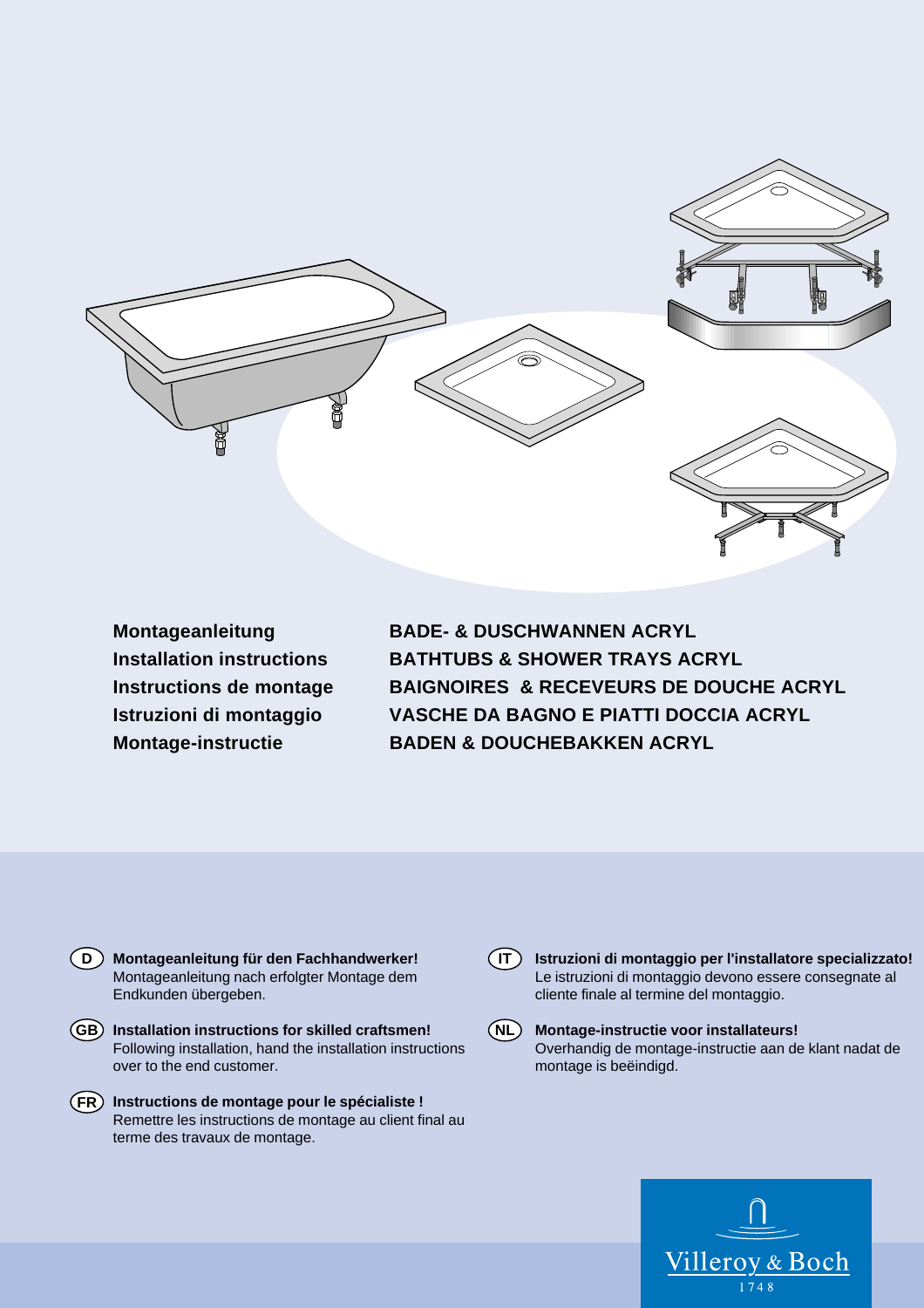

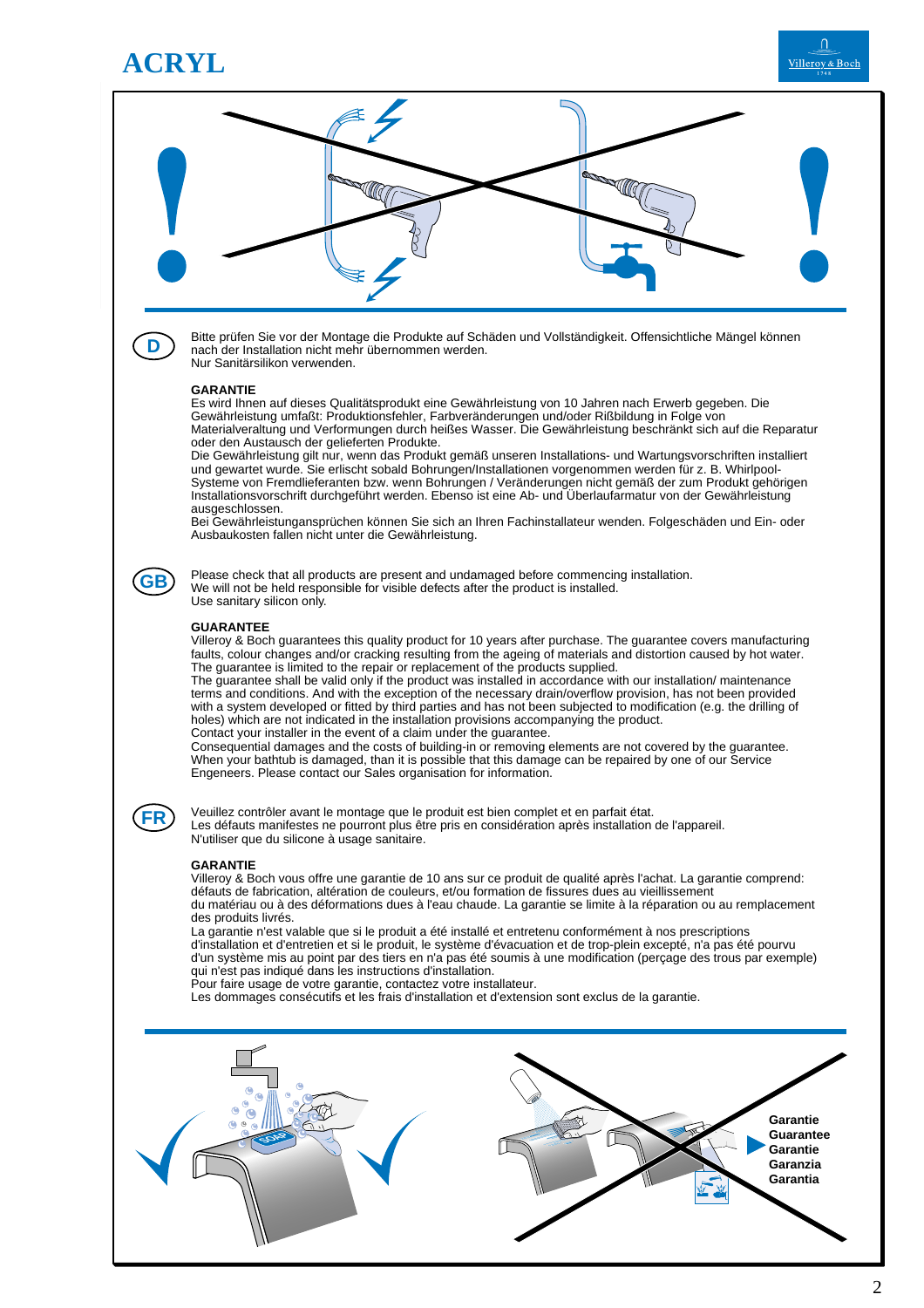

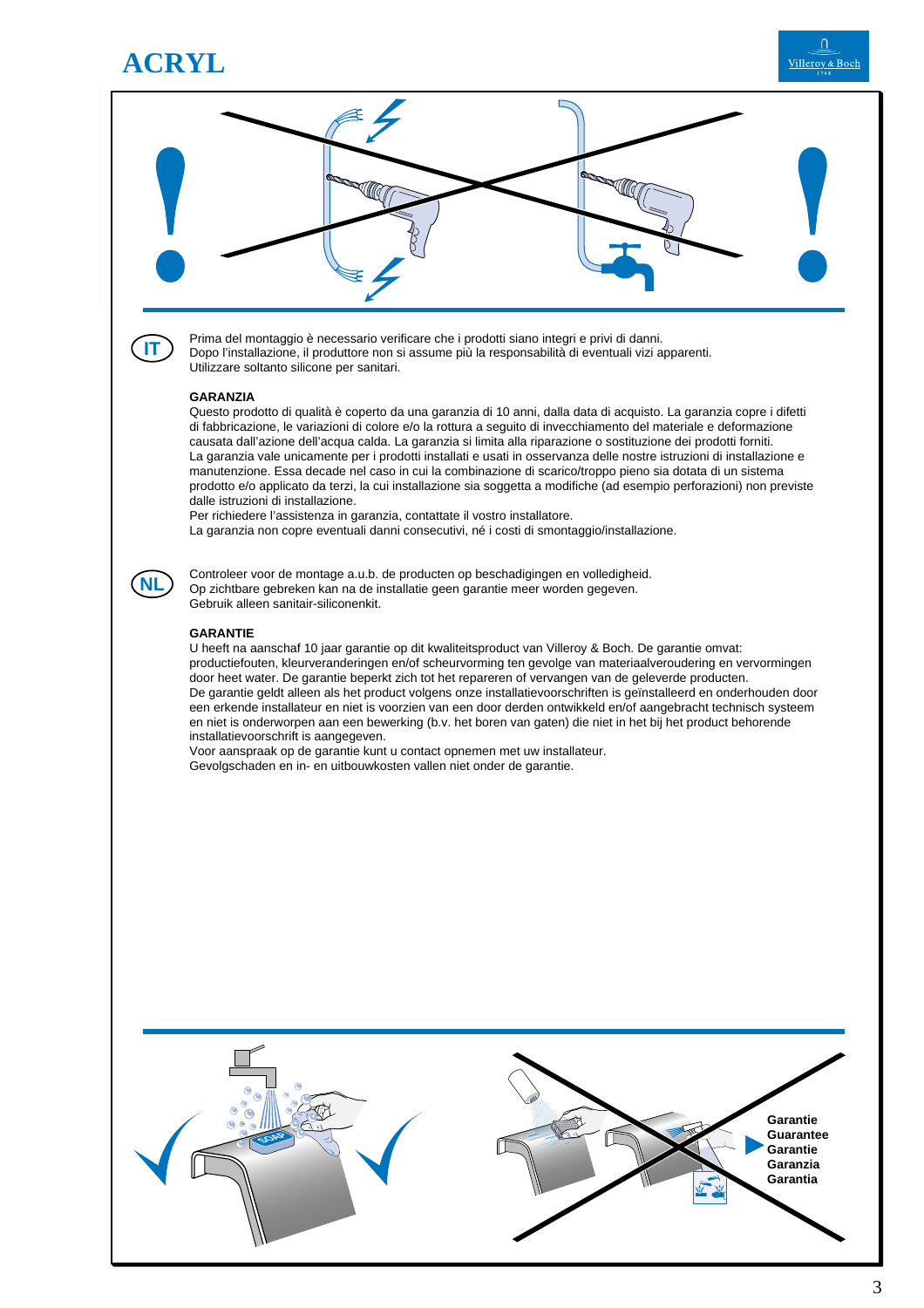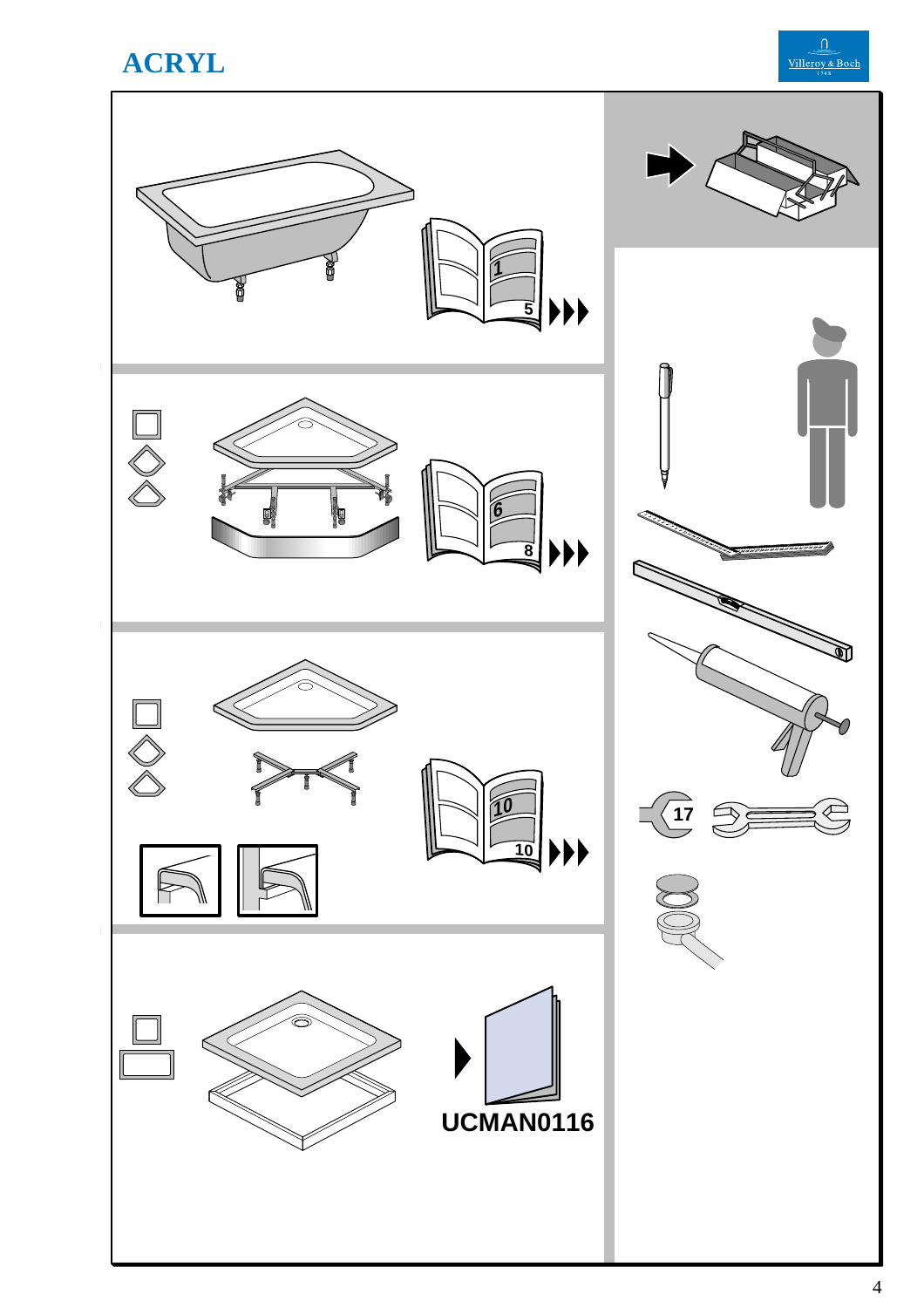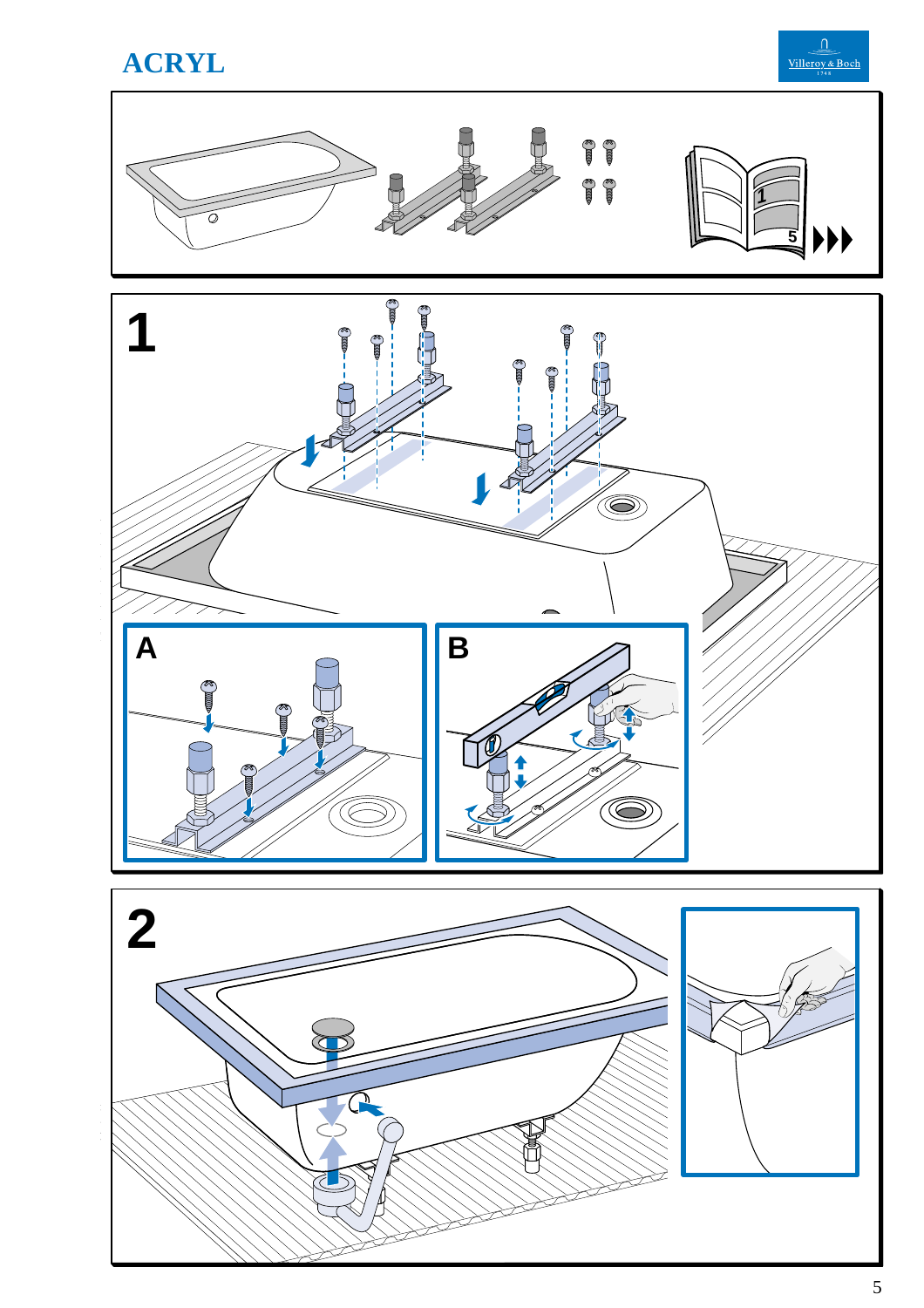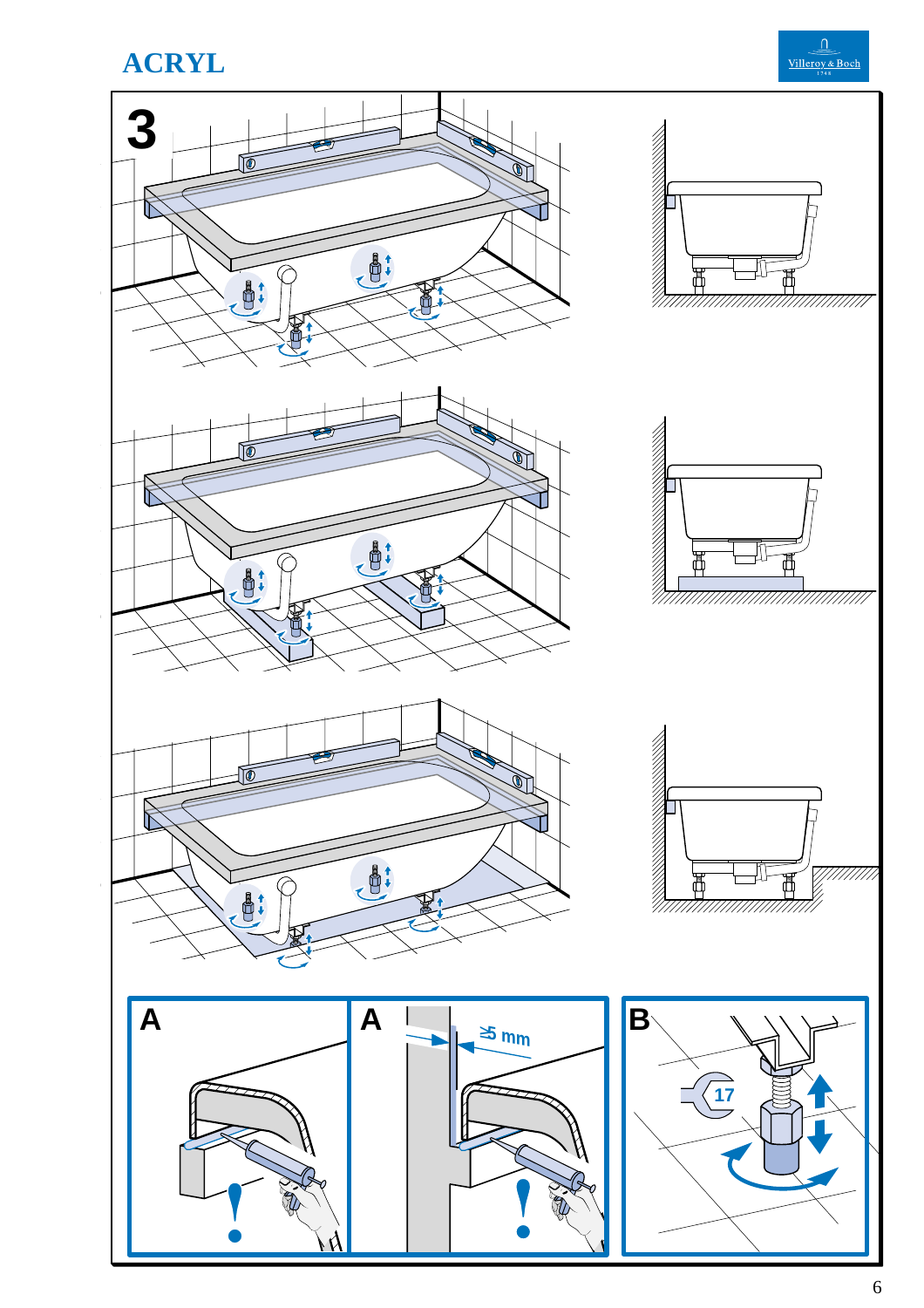





 $\overline{\mathbf{B}}$ 

24

ΛÑ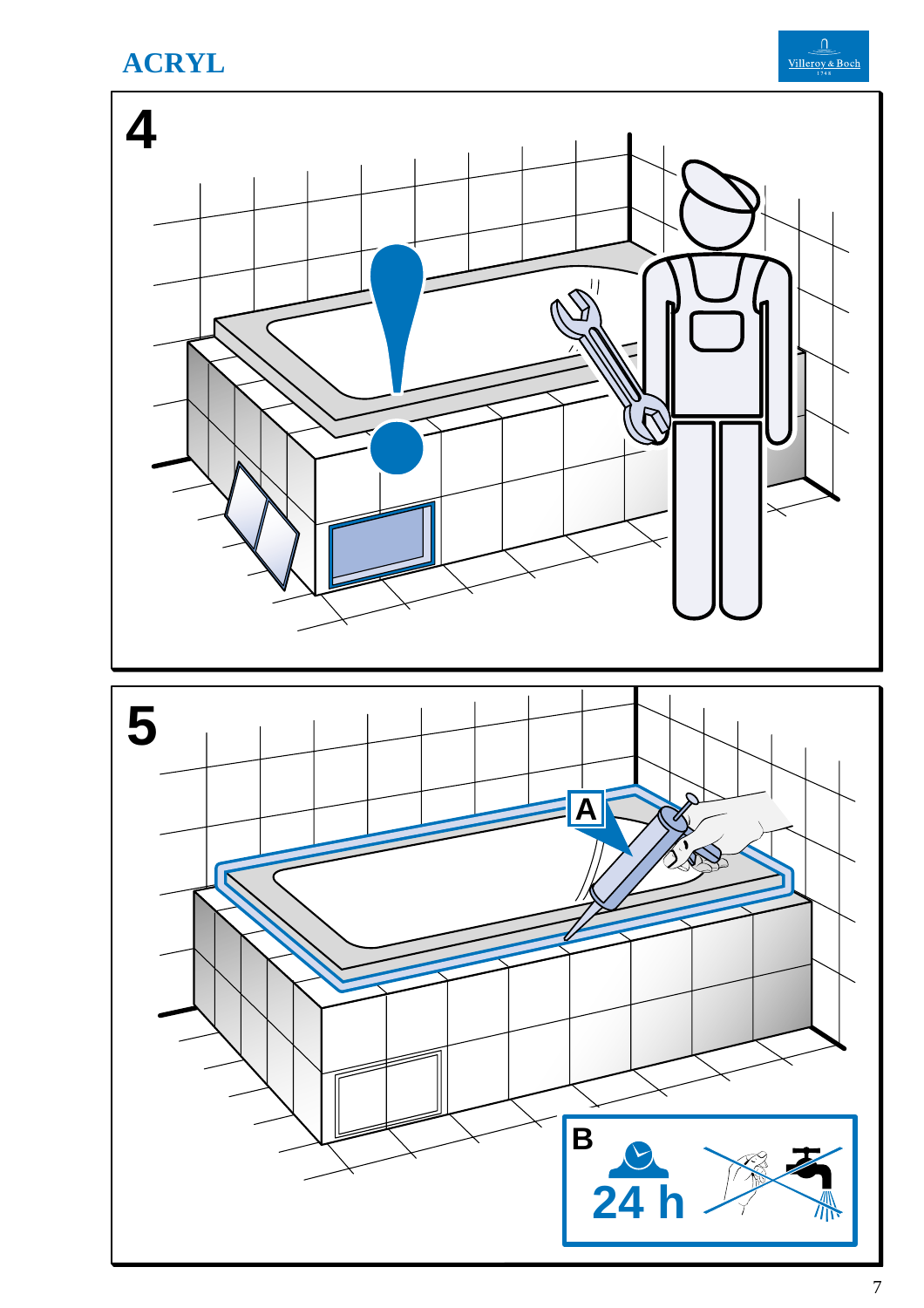



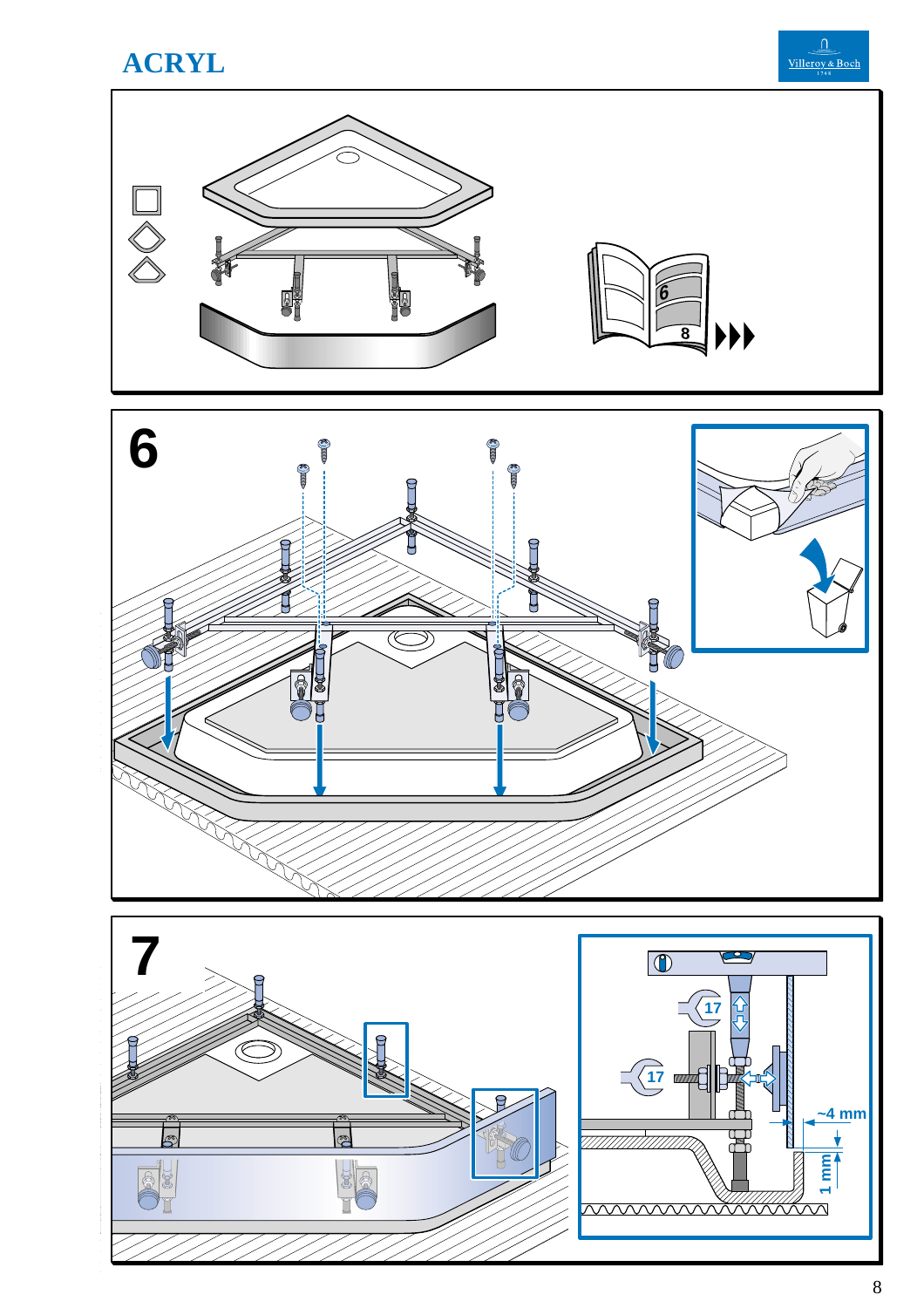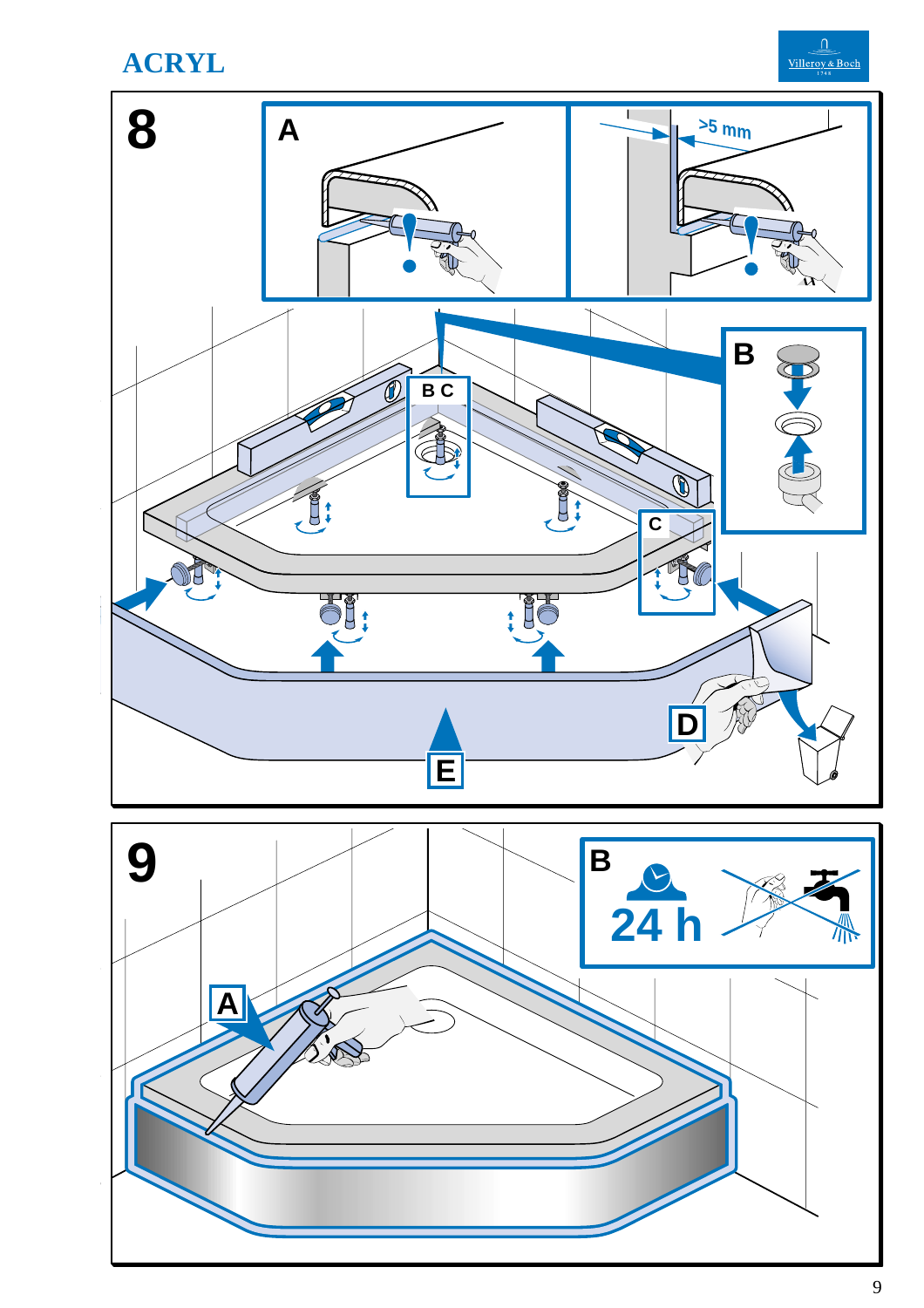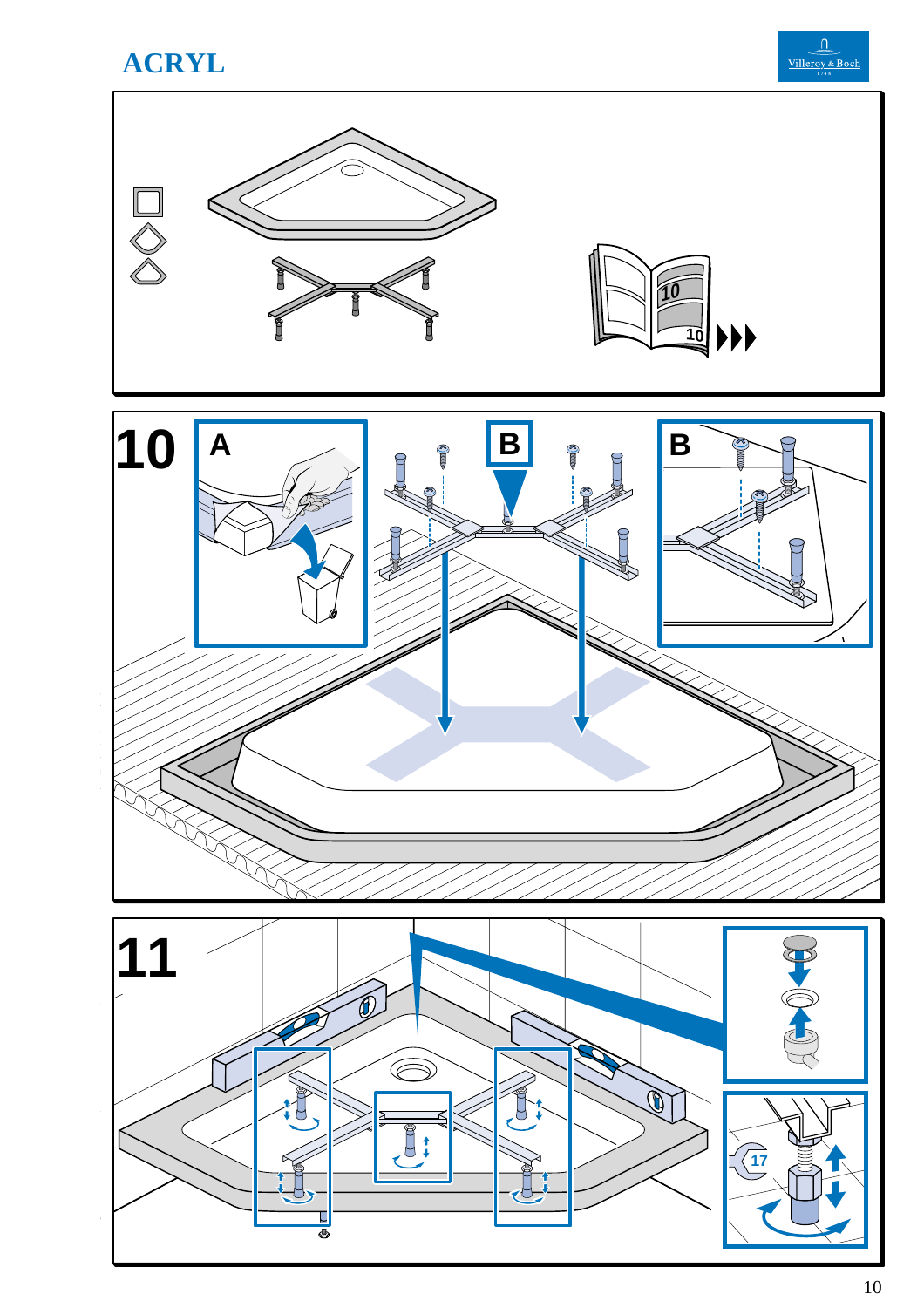